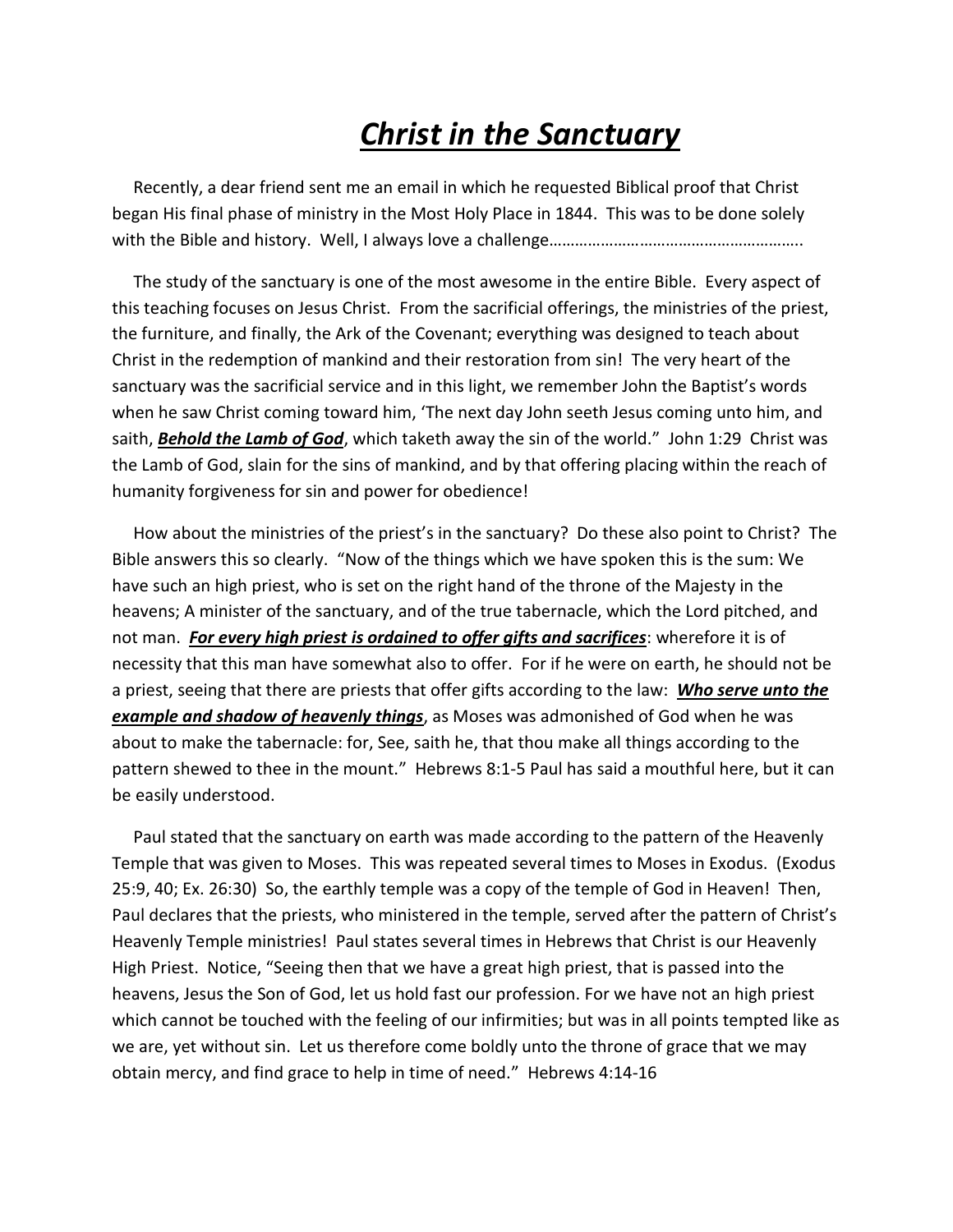In the earthly temple, how many ministries did the priests have? The Bible clearly identifies two ministries carried on by the priests. There was a daily ministry carried on in the court yard and in the Holy Place. This is clearly laid out for us in Leviticus 4:27-31. "And if any one of the common people sin through ignorance, while he doeth somewhat against any of the commandments of the LORD concerning things which ought not to be done, and be guilty; Or if his sin, which he hath sinned, come to his knowledge: then he shall bring his offering, a kid of the goats, a female without blemish, for his sin which he hath sinned. And he shall lay his hand upon the head of the sin offering, and slay the sin offering in the place of the burnt offering. And the priest shall take of the blood thereof with his finger, and put it upon the horns of the altar of burnt offering, and shall pour out all the blood thereof at the bottom of the altar. And he shall take away all the fat thereof, as the fat is taken away from off the sacrifice of peace offerings; and the priest shall burn it upon the altar for a sweet savour unto the LORD; and the priest shall make an atonement for him, and it shall be forgiven him." In this daily ministry, the priest ministered in the court yard and in the Holy Place. This went on throughout the year.

 It was this ministry that Christ began after He ascended to heaven. In fact, when John saw Christ in the sanctuary in Revelation 1, Christ is wearing the same garments worn by the High Priest when he ministered in the courtyard and Holy Place. "And in the midst of the seven candlesticks one like unto the Son of man, clothed with a garment down to the foot, and girt about the paps with a golden girdle." Revelation 1:13 This garment down to the foot was the podayra which Exodus 28 identifies as being worn by the high priest when in his daily ministries. "And thou shalt make the robe (podaray) of the ephod all of blue." Ex. 28:31 This robe was the podaray. John sees Jesus in 95 AD ministering in the Holy Place of the Heavenly Sanctuary, walking in the midst of the 7 candlesticks!

 Once each year, the High Priest would carry on His final phase ministry. This occurred on the Day of Atonement. This service is found in Leviticus 16 and Leviticus 23:26-32. The High Priest dressed in the plain garb of regular priests (Lev. 16:4). This solemn day was known by 3 different names; the Day of Atonement (Leviticus 23:27, 28), the Day of Judgment (Leviticus 23:29, 30), and the cleansing of the sanctuary (Leviticus 16:16-19). For those who were afflicting their souls before God in repentance for sin, they were atoned for by the blood of the Lord's goat. Those choosing a path of sin and rebellion were judged and cut off from the camp. Those in affliction were cleansed from sin along with the sanctuary on this solemn day!

 Since the earthly priests carried on their ministries after the pattern of our Heavenly High Priest, and they had two ministries, then Christ also had two ministries in the Heavenly Sanctuary! But when did Christ begin His final phase of ministry in the Most Holy Place? Are there any time prophecies that discuss the beginning of the judgment, and the cleansing of the sanctuary? Revelation 14:7 declares, "Saying with a loud voice, Fear God, and